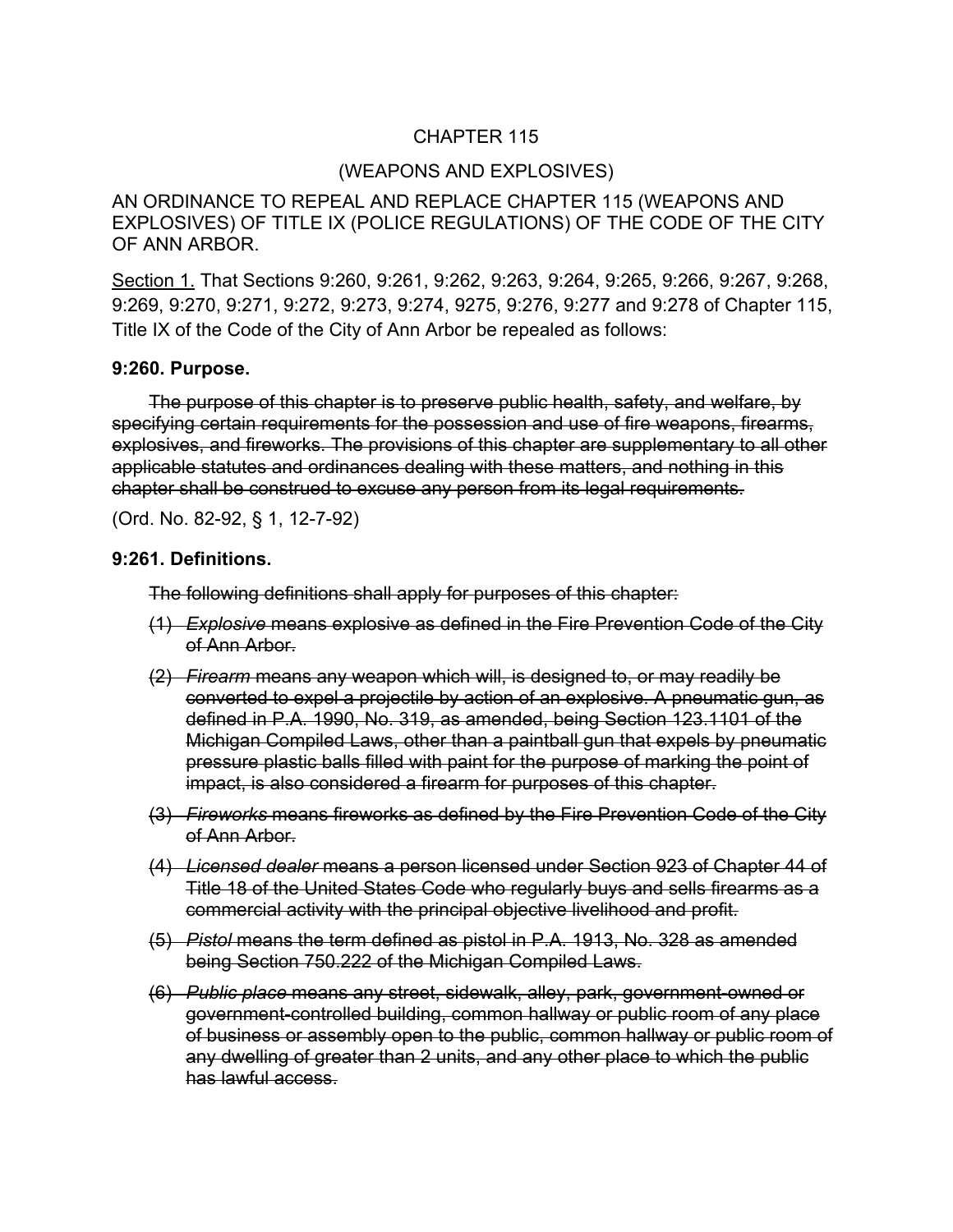- (7) *Weapon* means any air pistol, air rifle, slingshot, airbow, crossbow, bow, firebomb, bomb, nun-chuk, or throwing star, but shall not include antique guns not in operating condition.
- (8) *Nun-chuk* means a martial arts device consisting of 2 sticks, pipes, or bars connected by a chain, rope, or other flexible connector.
- (9) *Throwing star* means a martial arts device made from a thin, flat, rigid piece of metal in the shape of a star or other symmetrical shape, with sharpened edges or points or with edges or points that may be sharpened.

(Ord. No. 82-92, § 1, 12-7-92; Ord. No. 16-22, § 1, 11-14-16)

#### **9:262. Possession of weapons or firearms in public places.**

- (1) Possession of weapons or firearms in public places shall be governed by state law.
- (2) A person may possess a weapon to the extent that such possession is necessary in connection with a federal or state permit relating to a wildlife control protocol approved by the City Council of the City of Ann Arbor.

(Ord. No. 82-92, § 1, 12-7-92; Ord. No. 16-22, § 2, 11-14-16)

#### **9:263. Discharge of weapons.**

No person shall discharge any weapon or firearm within the city except in connection with a regularly scheduled educational, recreational, or training program under adequate supervision, or in connection with the performance of lawful duties of law enforcement, or pursuant to a permit issued by a federal or state agency in connection with a wildlife control protocol approved by the City Council of the City of Ann Arbor, or otherwise allowed by law.

(Ord. No. 82-92, § 1, 12-7-92; Ord. No. 16-22, § 3, 11-14-16)

#### **9:264. Possession of explosives in public places.**

No person shall possess in a public place any explosive the possession of which requires a permit under Section F-2700.2 of the Fire Prevention Code of the City of Ann Arbor except for use under the provisions of a valid permit, or for transportation to the location of such use.

(Ord. No. 82-92, § 1, 12-7-92)

#### *9:265. Sale or transfer of explosives.*

No person shall knowingly sell or transfer any explosive the possession of which requires a permit under Section F-2700.2 of the Fire Prevention Code of the City of Ann Arbor to a person who fails to display to the seller or transferor a valid permit issued to the buyer or transferee; the seller or transferor shall keep a written record of all sales and transfers of the explosives, whether or not a permit is required for the possession of the explosive, including the names and addresses of buyers and transferees, the dates of sale or transfer, and the quantities of explosives involved.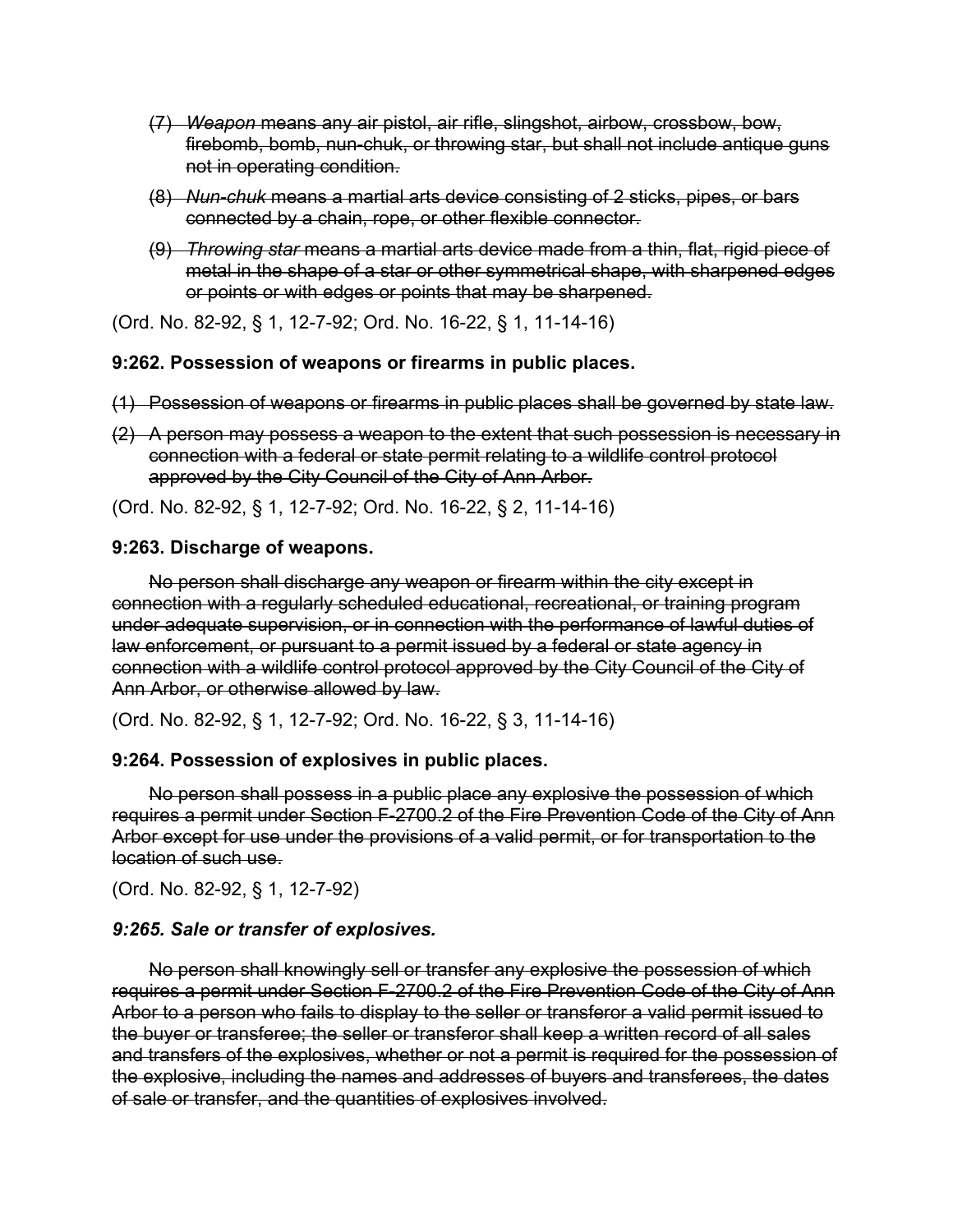(Ord. No. 82-92, § 1, 12-7-92)

### **9:266. Use of fireworks.**

"National holidays" are the following established holidays: New Year's Day, Martin Luther King Day, President's Day, Memorial Day, Independence Day, Labor Day, Columbus Day, Veterans Day, Thanksgiving Day, Christmas Day. This list may be amended to reflect acts of Congress.

- (1) No person shall ignite, discharge, or use consumer fireworks, as defined in the Michigan fireworks safety act, Act No. 256 of the Public Acts of Michigan of 2011 (MCL 28.451 et seq.), as amended from time to time ("the Act"), except of the type and under the conditions permitted by this section and the Act.
- (2) A person may ignite, discharge, or use consumer fireworks, as defined in the Act, on the following days during the hours specified:
	- (a) Between the hours of 12:00 midnight and 1:00 a.m. and between the hours of 8:00 a.m. and 11:59 p.m. on New Year's Day; and
	- (b) Between the hours of 8:00 a.m. and 11:59 p.m. on the day of all other national holidays, as well as on the day preceding and the day after New Year's Day and all other national holidays.

Any other ignition, discharge, or use of consumer fireworks is prohibited.

(3) A violation of this section shall be a civil infraction subject to a fine of not more than \$500.00 plus costs.

(Ord. No. 82-92, § 1, 12-7-92; Ord. No. 13-14, § 1, 6-17-13)

### **9:267. Possession of knives.**

No person, while in a public place, shall wear on his or her person or carry in his or her clothing any knife, sword or machete having a blade longer than 4 inches, or, in the case of a knife with a mechanism to lock the blade in place when opened, longer than 3 inches, except as follows:

- (1) During the time when the person is engaged in work requiring such a device.
- (2) When the device is securely packaged for purposes of purchase or sale.
- (3) When worn as part of a military or fraternal uniform in connection with a public ceremony or parade.
- (4) When the person carrying the knife is fishing or is carrying it along with other fishing gear while going to or returning from fishing.

(Ord. No. 82-92, § 1, 12-7-92)

#### **9:268. Purchase or sale of nun-chuks or throwing stars.**

(1) No person under the age of 17 shall purchase or attempt to purchase a nun-chuk or throwing star.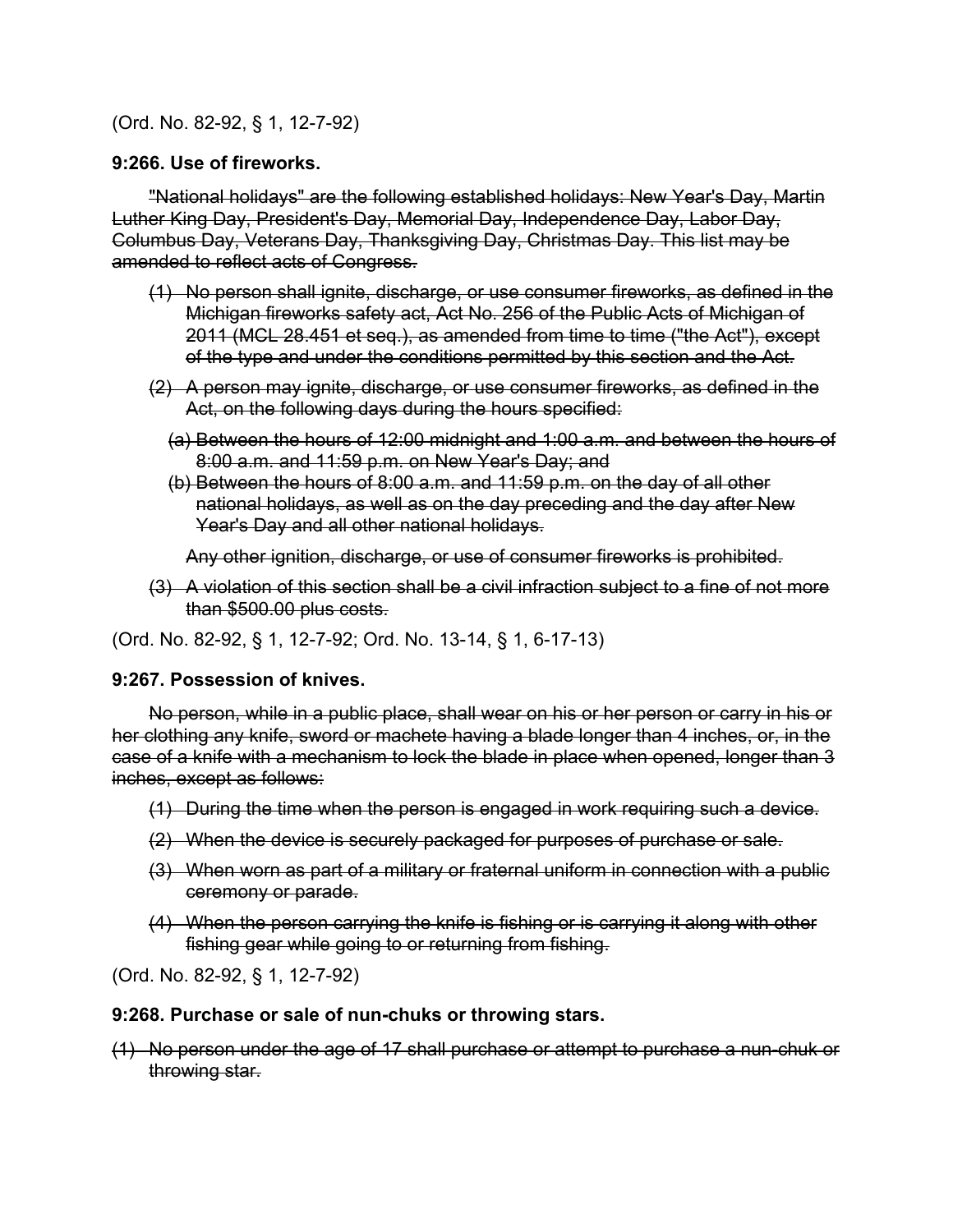(2) No person shall give, sell, or offer to sell a nun-chuk or throwing star to any person under 18 years of age.

(Ord. No. 82-92, § 1, 12-7-92)

#### **9:269. Brandishing firearm in public.**

(1) Except as provided in subsection (2), a person shall not knowingly brandish a firearm in public.

(2) Subsection (1) does not apply to any of the following:

- (a) A peace officer lawfully performing his or her duties as a peace officer.
- (b) A person lawfully engaged in hunting.
- (c) A person lawfully engaged in target practice.
- (d) A person lawfully engaged in the sale, purchase, repair, or transfer of that firearm.
- (e) A person acting pursuant to a permit issued by federal or state agency in connection with a wildlife control protocol approved by the City Council of the City of Ann Arbor.

(Ord. No. 82-92, § 2, 12-7-92; Ord. No. 16-22, § 4, 11-14-16)

#### **9:270. Selling a pistol.**

No person shall knowingly sell a pistol without complying with section 2 of Act No. 372 of the Public Acts of 1927, as amended, being Section 28.422 of the Michigan Compiled Laws.

(Ord. No. 82-92, § 2, 12-7-92)

#### **9:271. Licensed dealer; sale of pistol.**

No licensed dealer shall knowingly sell a pistol without complying with Section 2a of Act No. 372 of the Public Acts of 1927, as amended, being Section 28.422a of the Michigan Compiled Laws.

(Ord. No. 82-92, § 2, 12-7-92)

#### **9:272. Inspection of a pistol.**

- (1) Except as provided in subsection (2), every person who owns a pistol must have it inspected as required under Section 9 of Act No. 372 of the Public Acts of 1927, as amended, being Section 29.429 of the Michigan Compiled Laws.
- (2) Subsection (1) does not apply to a person who obtained a pistol in violation of Section 9 of Act No. 372 of the Public Acts of 1927, before the effective date of the 1990 amendatory act that added subsection 750.228(2) to the Michigan Compiled Laws who has not been convicted of that violation, and who has his or her pistol inspected as required under Section 9 of Act No. 372 of the Public Acts of 1927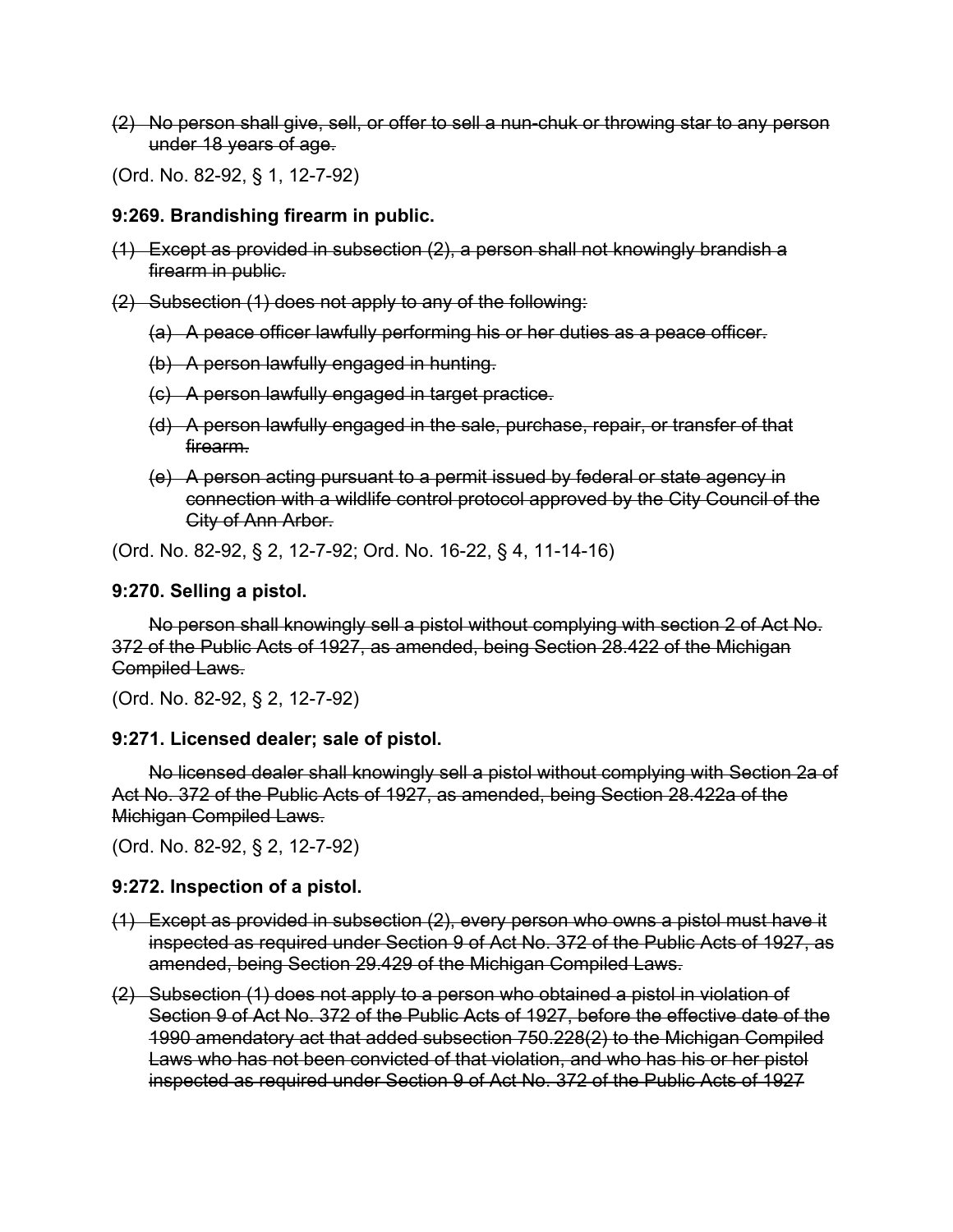within 90 days after the effective date of the 1990 amendatory act that added subsection 750.228(2) to the Michigan Compiled Laws.

(Ord. No. 82-92, § 2, 12-7-92)

### **9:273. False identification to purchase firearm.**

No person shall use or attempt to use false identification or the identification of another person to purchase a firearm.

(Ord. No. 82-92, § 2, 12-7-92)

# **9:274. Transportation or possession of firearm, crossbow and bows and arrows in a motor vehicle or self-propelled vehicle.**

- (1) Except as otherwise permitted by law, regulation or permit, a person shall not transport or possess in or upon a motor vehicle or self-propelled vehicle designed for land travel a firearm, other than a pistol, unless the firearm is unloaded and is 1 or more of the following:
	- (a) Taken down.
	- (b) Enclosed in a case.
	- (c) Carried in the trunk of the vehicle.
	- (d) Inaccessible from the interior of the vehicle.

while that vehicle is operated on a highway, road or street.

- (2) Except as otherwise permitted by law, regulation or permit, a person shall not transport or possess in or upon a motor vehicle or self-propelled vehicle designed for land travel a crossbow or bow and arrows, unless:
	- (a) All arrows are in a quiver.
	- (b) The bow is enclosed in a case or unstrung or carried in the trunk of a vehicle while that vehicle is operated on a highway, road or street.

(Ord. No. 82-92, § 2, 12-7-92; Ord. No. 16-22, § 5, 11-14-16)

## **9:275. Liquor or other drug; possession or use of firearm by person under the influence.**

No person while under the influence of intoxicating liquor or any exhilarating or stupefying drug shall carry, have in possession or under control, or use in any manner or discharge any firearm within this city.

(Ord. No. 82-92, § 2, 12-7-92)

### **9:276. Pistols accepted in pawn, by second-hand dealer or junk dealer.**

No pawnbroker shall accept a pistol in pawn, nor any second-hand or junk dealer, as defined in Act No. 350 of the Public Acts of 1917, shall accept a pistol and offer or display the same for resale.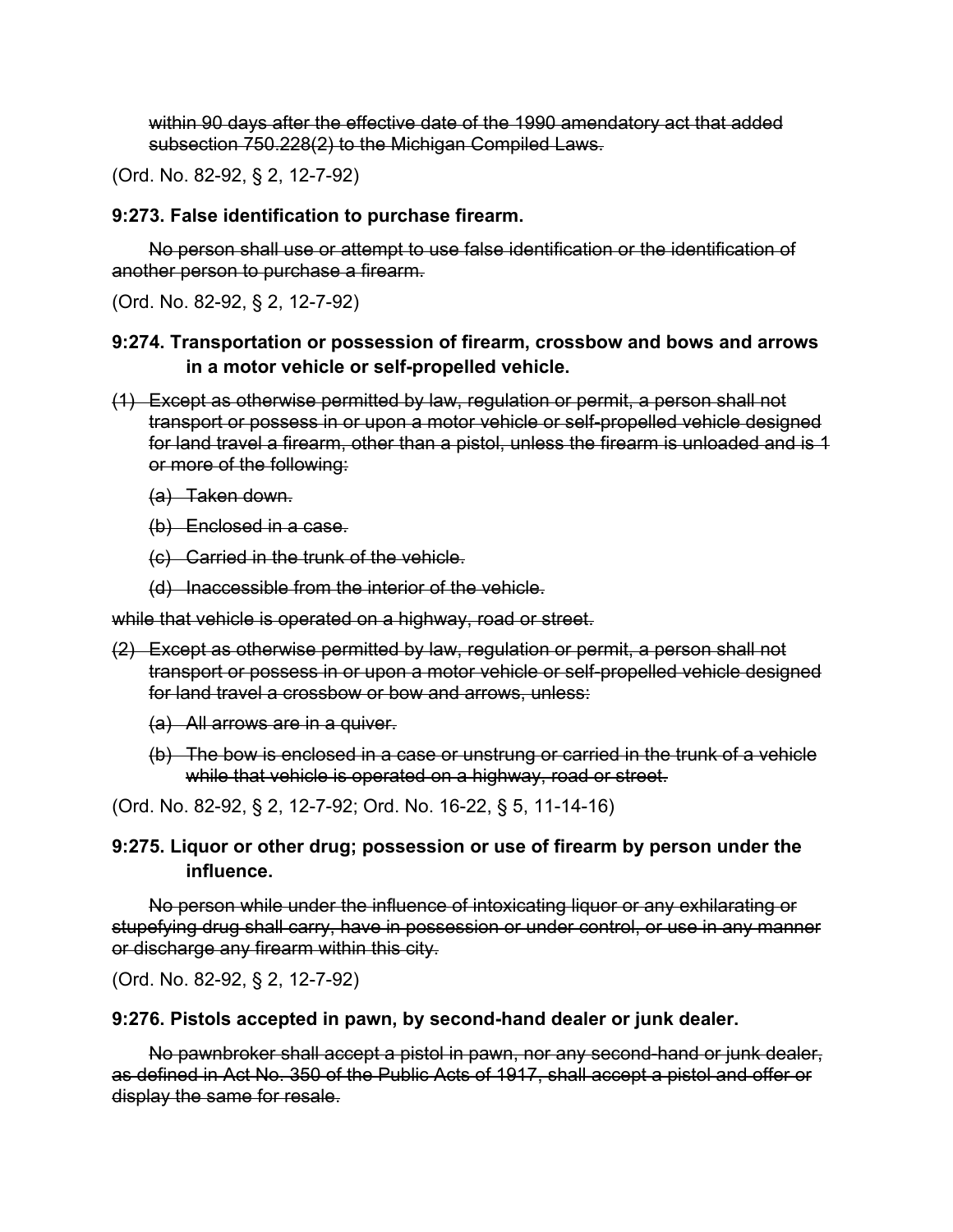(Ord. No. 82-92, § 2, 12-7-92)

#### **9:277. Purchasers of firearms; registration.**

No person engaged in any way or to any extent in the business of selling at retail, guns, pistols, or firearms or silencers for firearms shall fail or neglect to keep a register in which shall be entered the name, age, occupation and residence (if residing in the city with the street number of such residence) of each and every purchaser of such guns, pistols, other firearms or silencers for firearms together with the number or other mark of identification, if any, on such gun, pistol, other firearms or silencer for firearms, which said register shall be open to the inspection of all peace officers at all times.

(Ord. No. 82-92, § 2, 12-7-92)

#### **9:278. Obtaining pistol in violation of MCL Section 28.422.**

- (1) Except as provided in subsection (2), no person shall obtain a pistol in violation of Section 2 of Act No. 372 of the Public Acts of 1927, as amended, being Section 28.422 of the Michigan Compiled Laws.
- (2) Subsection (1) does not apply to a person who obtained a pistol in violation of Section 2 of Act No. 372 of the Public Acts of 1927 before the effective date of the 1990 amendatory act that added subsection 750.232a to the Michigan Compiled Laws who has not been convicted of that violation, and who obtains a license as required under Section 2 of Act No. 372 of the Public Acts of 1927 within 90 days after the effective date of the 1990 amendatory act that added subsection 750.232a to the Michigan Compiled Laws.

(Ord. No. 82-92, § 2, 12-7-92)

Section 2. That Sections That Sections 9:260, 9:261, 9:262, 9:263, 9:264, 9:265, 9:266, 9:267, 9:268, 9:269, 9:270, 9:271, 9:272, 9:273, 9:274, 9275, 9:276, 9:277 and 9:278 of Chapter 115, Title IX of the Code of the City of Ann Arbor be replaced as follows:

#### **9:260. Purpose.**

The purpose of this chapter is to preserve public health, safety, and welfare, by specifying certain requirements for the possession and use of fire weapons, firearms, explosives, and fireworks. The provisions of this chapter are supplementary to all other applicable statutes and ordinances dealing with these matters, and nothing in this chapter shall be construed to excuse any person from its legal requirements.

(Ord. No. 82-92, § 1, 12-7-92)

#### **9:261. Definitions.**

The following definitions shall apply for purposes of this chapter:

(1) *Explosive* means a chemical compound, mixture or device, the primary or common purpose of which is to function by explosion. The term includes, but is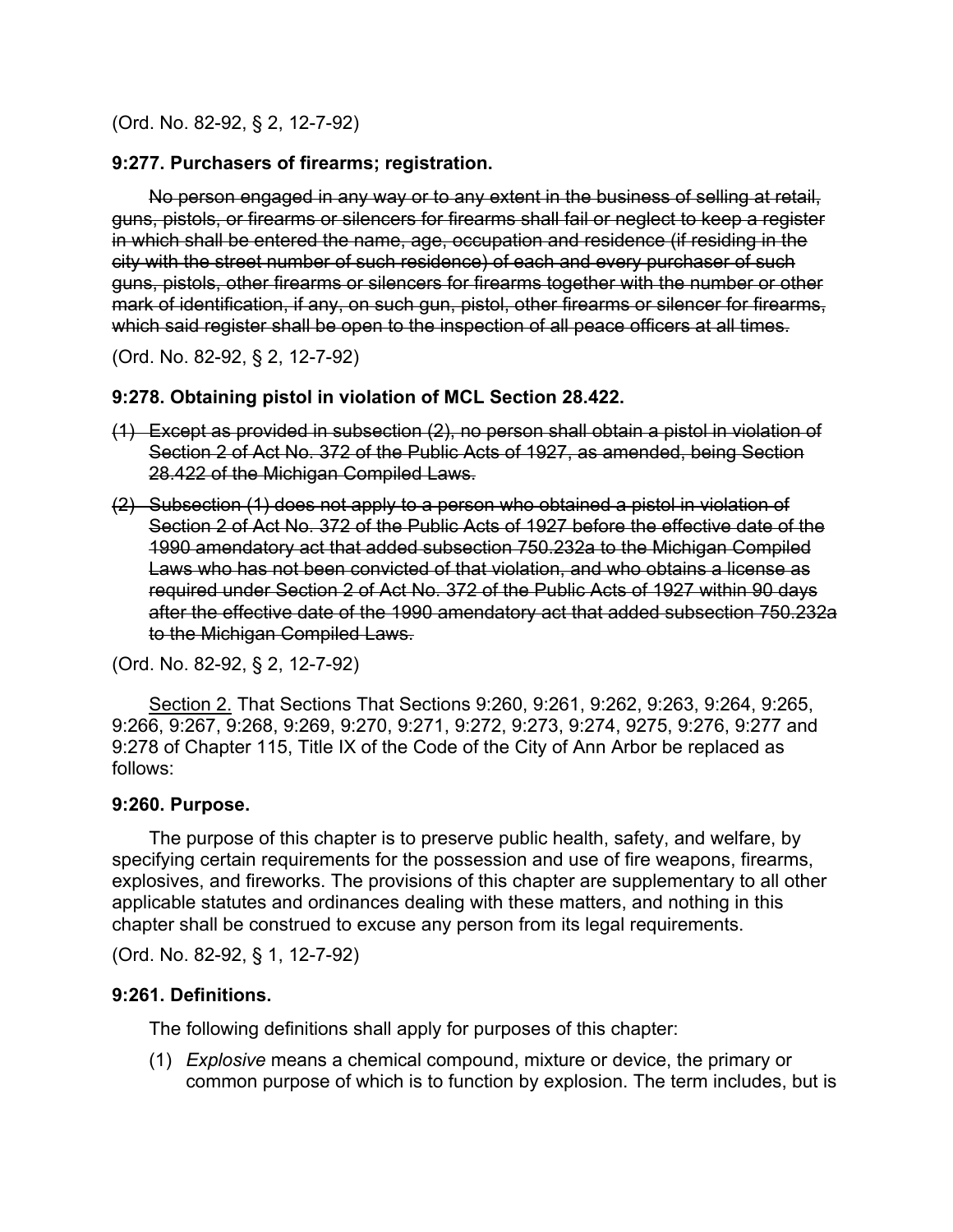not limited to dynamite, black powder, pellet powder, initiating explosives, detonators, safety fuses, squibs, denotating cord, igniter cord and igniters.

- (2) *Firearm* means any weapon which will, is designed to, or may readily be converted to expel a projectile by action of an explosive. A pneumatic gun, as defined in P.A. 1990, No. 319, as amended, being Section 123.1101 of the Michigan Compiled Laws, other than a paintball gun that expels by pneumatic pressure plastic balls filled with paint for the purpose of marking the point of impact, is also considered a firearm for purposes of this chapter.
- (3) *Fireworks* means any composition or device for the purpose of producing a visible or audible effect for entertainment purposes by combustion, deflagration or detonation that meets the following definitions:

 a. Large fireworks devices, which are explosive materials, intended for use in fireworks displays and designed to produce audible or visible effects by combustion, deflagration or detonation. They include, but are not limited to firecrackers containing more than 130 milligrams (2 grains) of explosive composition, aerial shells containing more 40 grams of pyrotechnic composition and other display pieces which exceed the limits for classification of fireworks in section b.

 b. Small fireworks devices containing restricted amounts of pyrotechnic composition designed primary to produce visible or audible effects by combustion or deflagration that complies with the construction, chemical composition and labeling regulations of the DOTn for Fireworks, UN 003 and the US Consumer Product Safety Commission as set forth in CPSC 16 CFR Parts 1500 and 1507.

- (4) *Licensed dealer* means a person licensed under Section 923 of Chapter 44 of Title 18 of the United States Code who regularly buys and sells firearms as a commercial activity with the principal objective livelihood and profit.
- (5) *Pistol* means the term defined as pistol in P.A. 1913, No. 328 as amended being Section 750.222 of the Michigan Compiled Laws.
- (6) *Public place* means any street, sidewalk, alley, park, government-owned or government-controlled building, common hallway or public room of any place of business or assembly open to the public, common hallway or public room of any dwelling of greater than 2 units, and any other place to which the public has lawful access.
- (7) *Weapon* means any air pistol, air rifle, slingshot, airbow, crossbow, bow, firebomb, bomb, nun-chuk, or throwing star, but shall not include antique guns not in operating condition.
- (8) *Nun-chuk* means a martial arts device consisting of 2 sticks, pipes, or bars connected by a chain, rope, or other flexible connector.
- (9) *Throwing star* means a martial arts device made from a thin, flat, rigid piece of metal in the shape of a star or other symmetrical shape, with sharpened edges or points or with edges or points that may be sharpened.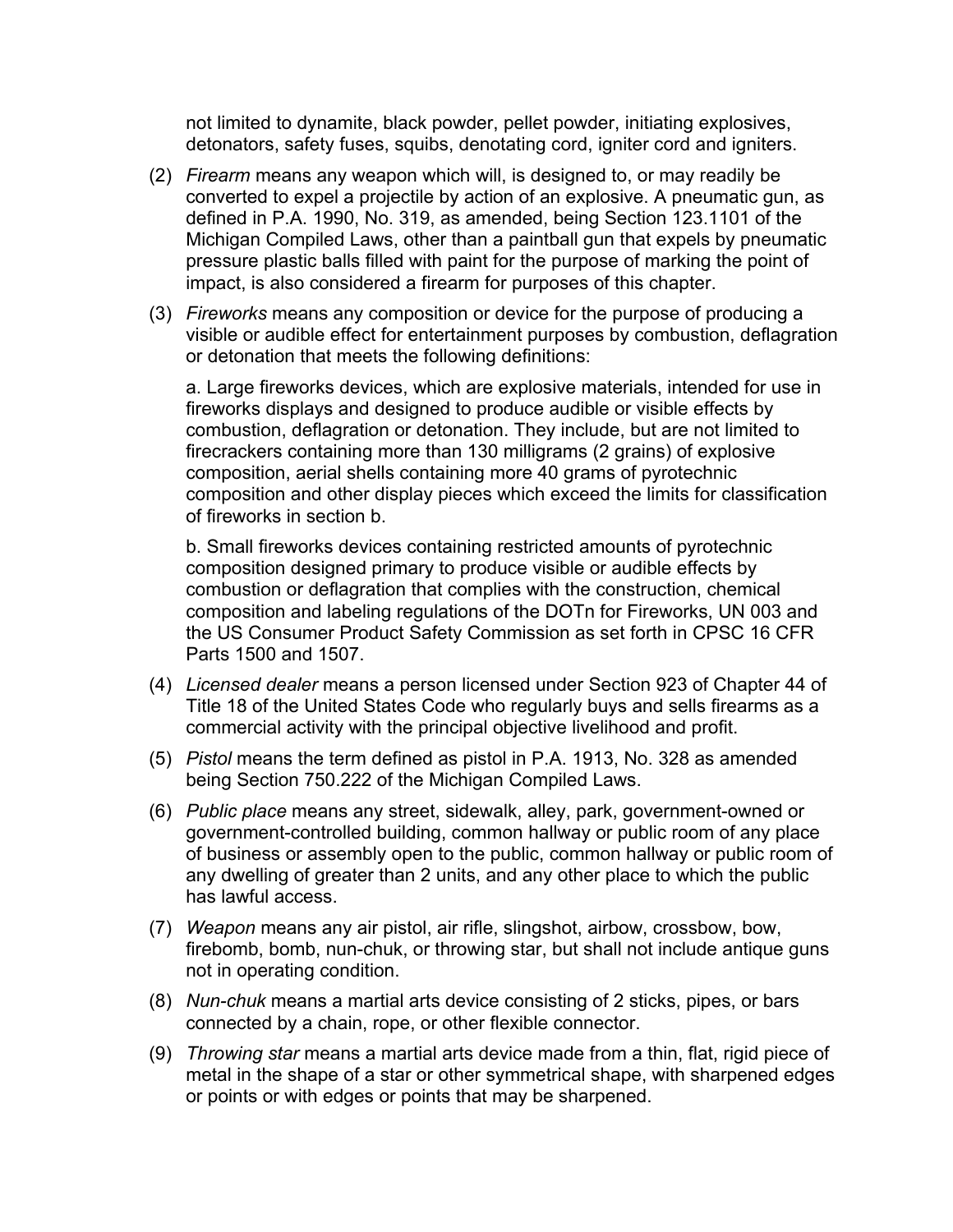(Ord. No. 82-92, § 1, 12-7-92; Ord. No. 16-22, § 1, 11-14-16)

## **9:262. Possession of weapons or firearms in public places.**

- (1) Possession of weapons or firearms in public places shall be governed by state law.
- (2) A person may possess a weapon to the extent that such possession is necessary in connection with a federal or state permit relating to a wildlife control protocol approved by the City Council of the City of Ann Arbor.

A violation of this provision is a misdemeanor, punishable by up to 90 days in jail and/or a fine not to exceed \$500.

(Ord. No. 82-92, § 1, 12-7-92; Ord. No. 16-22, § 2, 11-14-16)

## **9:263. Discharge of weapons.**

No person shall discharge any weapon or firearm within the city except in connection with a regularly scheduled educational, recreational, or training program under adequate supervision, or in connection with the performance of lawful duties of law enforcement, or pursuant to a permit issued by a federal or state agency in connection with a wildlife control protocol approved by the City Council of the City of Ann Arbor, or otherwise allowed by law.

 A violation of this provision is a misdemeanor, punishable by up to 90 days in jail and/or a fine not to exceed \$500.

(Ord. No. 82-92, § 1, 12-7-92; Ord. No. 16-22, § 3, 11-14-16)

# **9:264. Possession of explosives in public places.**

No person shall possess in a public place any explosive the possession of which requires a permit under Section F-2700.2 of the Fire Prevention Code of the City of Ann Arbor except for use under the provisions of a valid permit, or for transportation to the location of such use.

A violation of this provision is a misdemeanor, punishable by up to 90 days in jail and/or a fine not to exceed \$500.

(Ord. No. 82-92, § 1, 12-7-92)

# **9:265. Sale or transfer of explosives.**

No person shall knowingly sell or transfer any explosive the possession of which requires a permit under Section F-2700.2 of the Fire Prevention Code of the City of Ann Arbor to a person who fails to display to the seller or transferor a valid permit issued to the buyer or transferee; the seller or transferor shall keep a written record of all sales and transfers of the explosives, whether or not a permit is required for the possession of the explosive, including the names and addresses of buyers and transferees, the dates of sale or transfer, and the quantities of explosives involved.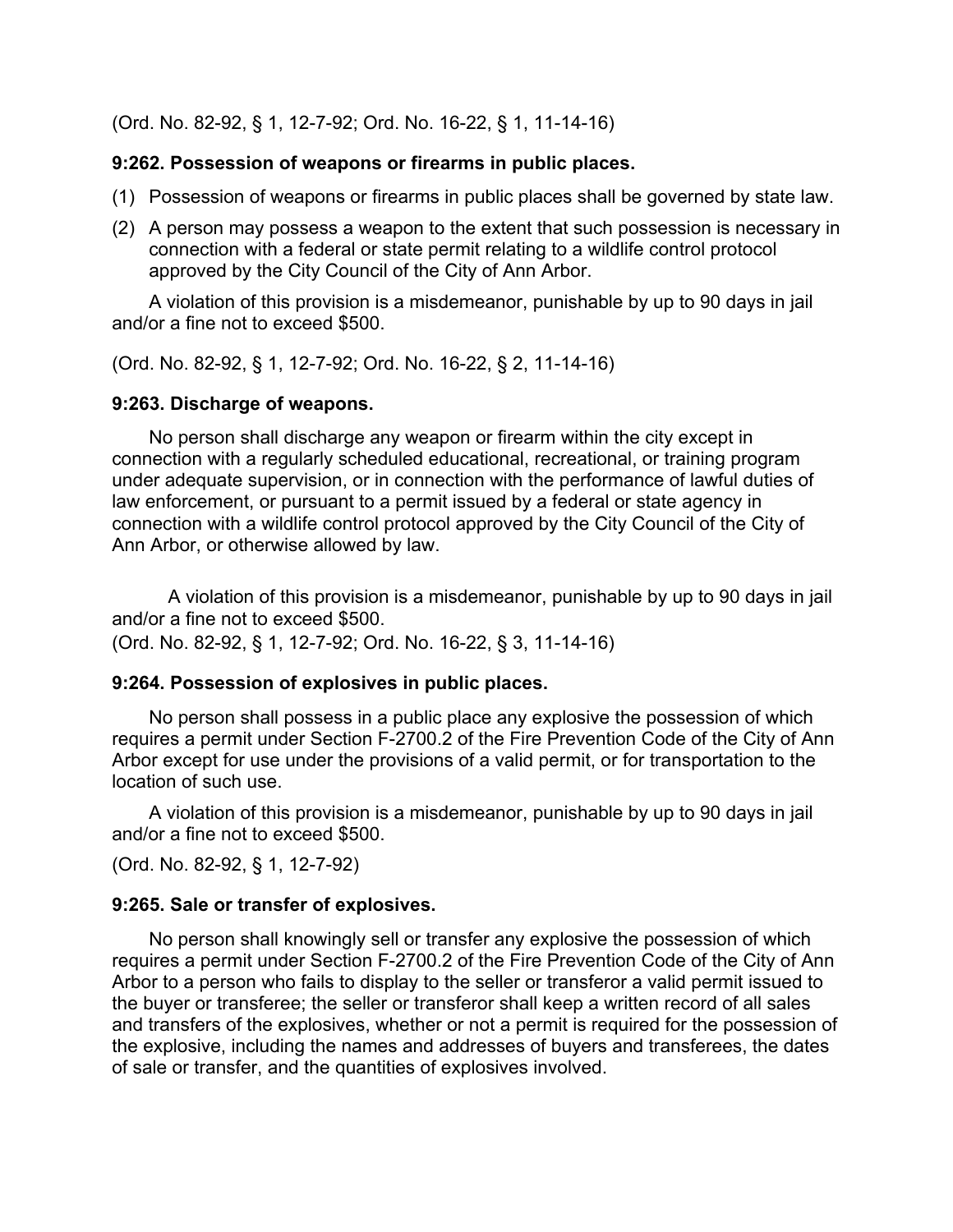A violation of this provision is a misdemeanor, punishable by up to 90 days in jail and/or a fine not to exceed \$500.

(Ord. No. 82-92, § 1, 12-7-92)

# **9:266. Use of fireworks.**

"National holidays" are the following established holidays: New Year's Day, Martin Luther King Day, President's Day, Memorial Day, Juneteenth National Independence Day, Independence Day, Labor Day, Columbus Day / Indigenous Peoples' Day, Veterans Day, Thanksgiving Day, Christmas Day. This list may be amended to reflect acts of Congress.

- (1) No person shall ignite, discharge, or use consumer fireworks, as defined in the Michigan fireworks safety act, Act No. 256 of the Public Acts of Michigan of 2011 (MCL 28.451 et seq.), as amended from time to time ("the Act"), except of the type and under the conditions permitted by this section and the Act.
- (2) A person may ignite, discharge, or use consumer fireworks, as defined in the Act, on the following days during the hours specified:
	- (a) Between the hours of 12:00 midnight and 1:00 a.m. and between the hours of 8:00 a.m. and 11:59 p.m. on New Year's Day; and
	- (b) Between the hours of 8:00 a.m. and 11:59 p.m. on the day of all other national holidays, as well as on the day preceding and the day after New Year's Day and all other national holidays.

Any other ignition, discharge, or use of consumer fireworks is prohibited.

(3) A violation of this section shall be a civil infraction subject to a fine of not more than \$500.00 plus costs.

(Ord. No. 82-92, § 1, 12-7-92; Ord. No. 13-14, § 1, 6-17-13)

# **9:267. Possession of knives.**

No person, while in a public place, shall wear on their person or carry in their clothing any knife, sword or machete having a blade longer than 4 inches, or, in the case of a knife with a mechanism to lock the blade in place when opened, longer than 3 inches, except as follows:

- (1) During the time when the person is engaged in work requiring such a device.
- (2) When the device is securely packaged for purposes of purchase or sale.
- (3) When worn as part of a military or fraternal uniform in connection with a public ceremony or parade.
- (4) When the person carrying the knife is fishing or is carrying it along with other fishing gear while going to or returning from fishing.

A violation of this provision is a misdemeanor, punishable by up to 90 days in jail and/or a fine not to exceed \$500.

(Ord. No. 82-92, § 1, 12-7-92)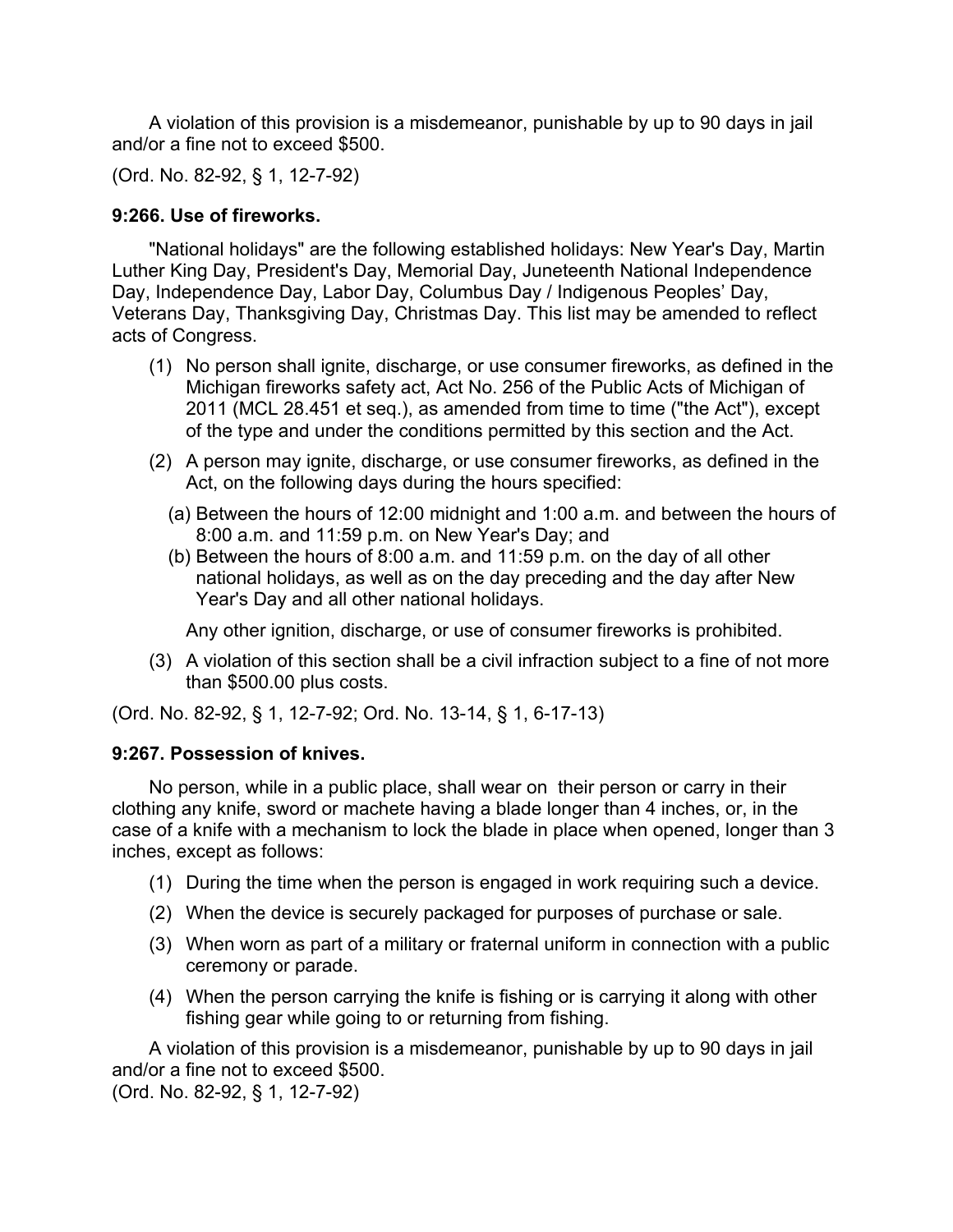### **9:268. Purchase or sale of nun-chuks or throwing stars.**

- (1) No person under the age of 17 shall purchase or attempt to purchase a nun-chuk or throwing star.
- (2) No person shall give, sell, or offer to sell a nun-chuk or throwing star to any person under 18 years of age.

A violation of this provision is a misdemeanor, punishable by up to 90 days in jail and/or a fine not to exceed \$500.

(Ord. No. 82-92, § 1, 12-7-92)

## **9:269. Brandishing firearm in public.**

- (1) Except as provided in subsection (2), a person shall not knowingly brandish a firearm in public.
- (2) Subsection (1) does not apply to any of the following:
	- (a) A peace officer lawfully performing their duties as a peace officer.
	- (b) A person lawfully engaged in hunting.
	- (c) A person lawfully engaged in target practice.
	- (d) A person lawfully engaged in the sale, purchase, repair, or transfer of that firearm.
	- (e) A person acting pursuant to a permit issued by federal or state agency in connection with a wildlife control protocol approved by the City Council of the City of Ann Arbor.

A violation of this provision is a misdemeanor, punishable by up to 90 days in jail and/or a fine not to exceed \$500.

(Ord. No. 82-92, § 2, 12-7-92; Ord. No. 16-22, § 4, 11-14-16)

# **9:270. Selling a pistol.**

No person shall knowingly sell a pistol without complying with section 2 of Act No. 372 of the Public Acts of 1927, as amended, being Section 28.422 of the Michigan Compiled Laws.

A violation of this provision is a misdemeanor, punishable by up to 90 days in jail and/or a fine not to exceed \$500.

(Ord. No. 82-92, § 2, 12-7-92)

# **9:271. Licensed dealer; sale of pistol.**

No licensed dealer shall knowingly sell a pistol without complying with Section 2a of Act No. 372 of the Public Acts of 1927, as amended, being Section 28.422a of the Michigan Compiled Laws.

 A violation of this provision is a misdemeanor, punishable by up to 90 days in jail and/or a fine not to exceed \$500.

(Ord. No. 82-92, § 2, 12-7-92)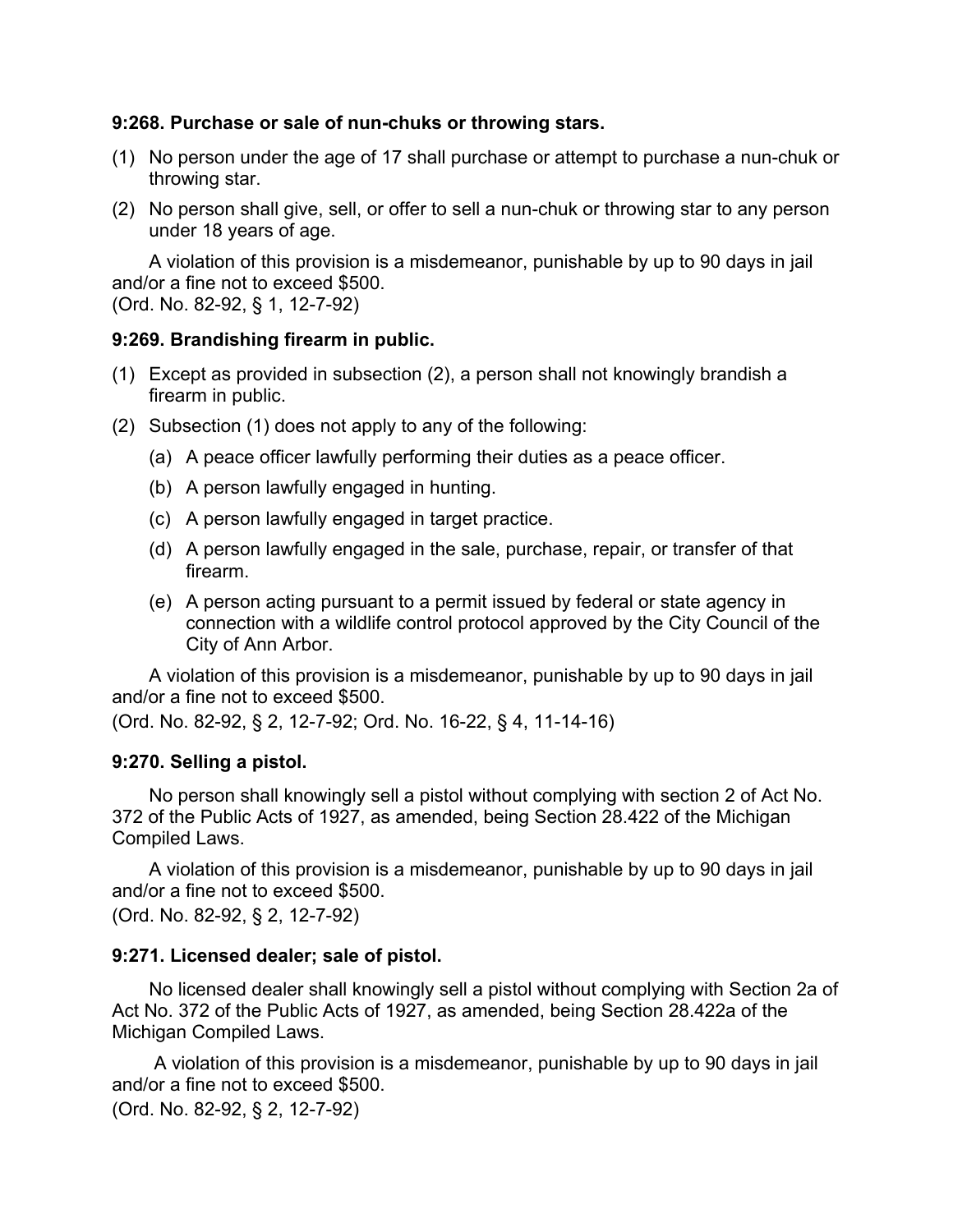### **9:272. Inspection of a pistol.**

Repealed.

### **9:273. False identification to purchase firearm.**

No person shall use or attempt to use false identification or the identification of another person to purchase a firearm.

A violation of this provision a misdemeanor, punishable up to 90 days in jail and/or a fine not to exceed \$500, and the mandatory forfeiture of the firearm.

(Ord. No. 82-92, § 2, 12-7-92)

# **9:274. Transportation or possession of firearm, crossbow and bows and arrows in a motor vehicle or self-propelled vehicle.**

- (1) Except as otherwise permitted by law, regulation or permit, a person shall not transport or possess in or upon a motor vehicle or self-propelled vehicle designed for land travel a firearm, other than a pistol, unless the firearm is unloaded and is 1 or more of the following:
	- (a) Taken down.
	- (b) Enclosed in a case.
	- (c) Carried in the trunk of the vehicle.
	- (d) Inaccessible from the interior of the vehicle.

while that vehicle is operated on a highway, road or street.

- (2) Except as otherwise permitted by law, regulation or permit, a person shall not transport or possess in or upon a motor vehicle or self-propelled vehicle designed for land travel a crossbow or bow and arrows, unless:
	- (a) All arrows are in a quiver.
	- (b) The bow is enclosed in a case or unstrung or carried in the trunk of a vehicle while that vehicle is operated on a highway, road or street.

A violation of this provision is a misdemeanor, punishable by up to 90 days in jail and/or a fine not to exceed \$500.

(Ord. No. 82-92, § 2, 12-7-92; Ord. No. 16-22, § 5, 11-14-16)

## **9:275. Liquor or other drug; possession or use of firearm by person under the influence.**

No person shall carry, possess, have under their control, use or discharge a firearm while under the influence of alcoholic liquor or having an alcohol content of .08 grams per 100 millimeters of blood, 210 liters of breath, or 67 millimeters of urine or their ability to use a firearm was visibly impaired because of the consumption of alcohol liquor, a controlled substance or a combination of alcoholic liquor and a controlled substance.